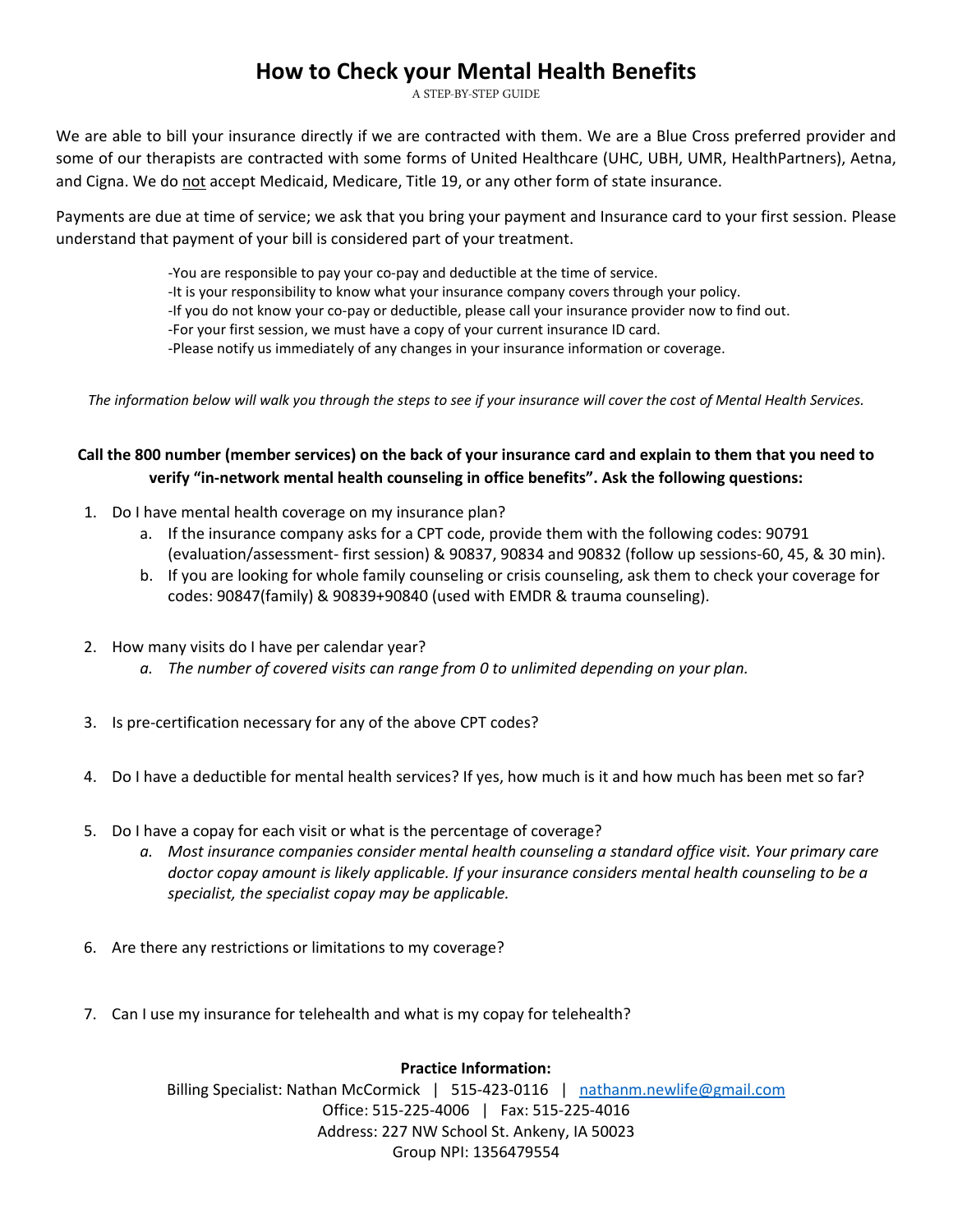# **How to Check your Mental Health Benefits**

A STEP-BY-STEP GUIDE

| -----------  |                                                           |
|--------------|-----------------------------------------------------------|
| Rep Name     | Copay<br>Deductible<br>Coinsurance                        |
| Reference #  |                                                           |
| Date of call | Mental Health<br>benefits<br>(In-Network &<br>Outpatient) |

#### **Call Notes:**

### Here is a list of helpful definitions:

**In-Network** - Doctors, hospitals, clinics, and other health care providers who have a contract with your insurance carrier to provide services to you at a contracted rate. Our Mental Health providers are likely in-network providers.

**Out-of-Network** - Services from health care providers who don't have a contract with your plan. Linda (our nutrition coach) is an out-of-network provider.

**Deductible** - The amount you pay for eligible services during a benefit period before your plan begins to pay. The deductible does not include copayments, member coinsurance, charges in excess of the allowed (contracted) amount, and expenses for non-covered services.

For example, if your deductible is \$1000, your plan won't pay anything until you've paid \$1000 for covered health care services (after the copay, coinsurance, and contracted discounts are applied). The deductible may not apply to all services. This means you may be able to pay a copayment rather than the full amount (check your policy for details).

Note: Your plan may have different deductible amounts for services in and out of the provider network. Deductible types include Individual Deductible and Family Deductible - If you have dependents on your policy, each person may have an individual deductible that is applied toward a total family deductible.

**Family Deductible** - Most family health insurance policies have both individual deductibles and family deductibles. Each time an individual within the family pays toward his or her individual deductible, that amount is also credited toward the family deductible. Under most family health insurance policies, coverage begins for each individual member as soon as his or her individual deductible is met. Once the family deductible is met, post-deductible coverage is provided for everyone in the family, even if their individual deductibles are not met.

**Copayment (copay) -** The fixed-dollar amount which is due and payable by the member at the time a covered service is provided. (Example \$25) There is usually a specialist and a primary care copay amount listed on the front of the card. Some services fall under a copay while others may fall under the coinsurance.

**Coinsurance** - Your share of the costs of a covered health care service, calculated as a percentage (for example, 20%) of the allowed amount for the service after all deductibles have been met. You pay coinsurance plus any deductibles you owe. Some policies have a coinsurance maximum – the maximum amount of coinsurance that the patient is obligated to pay for covered services per calendar year/benefit period.